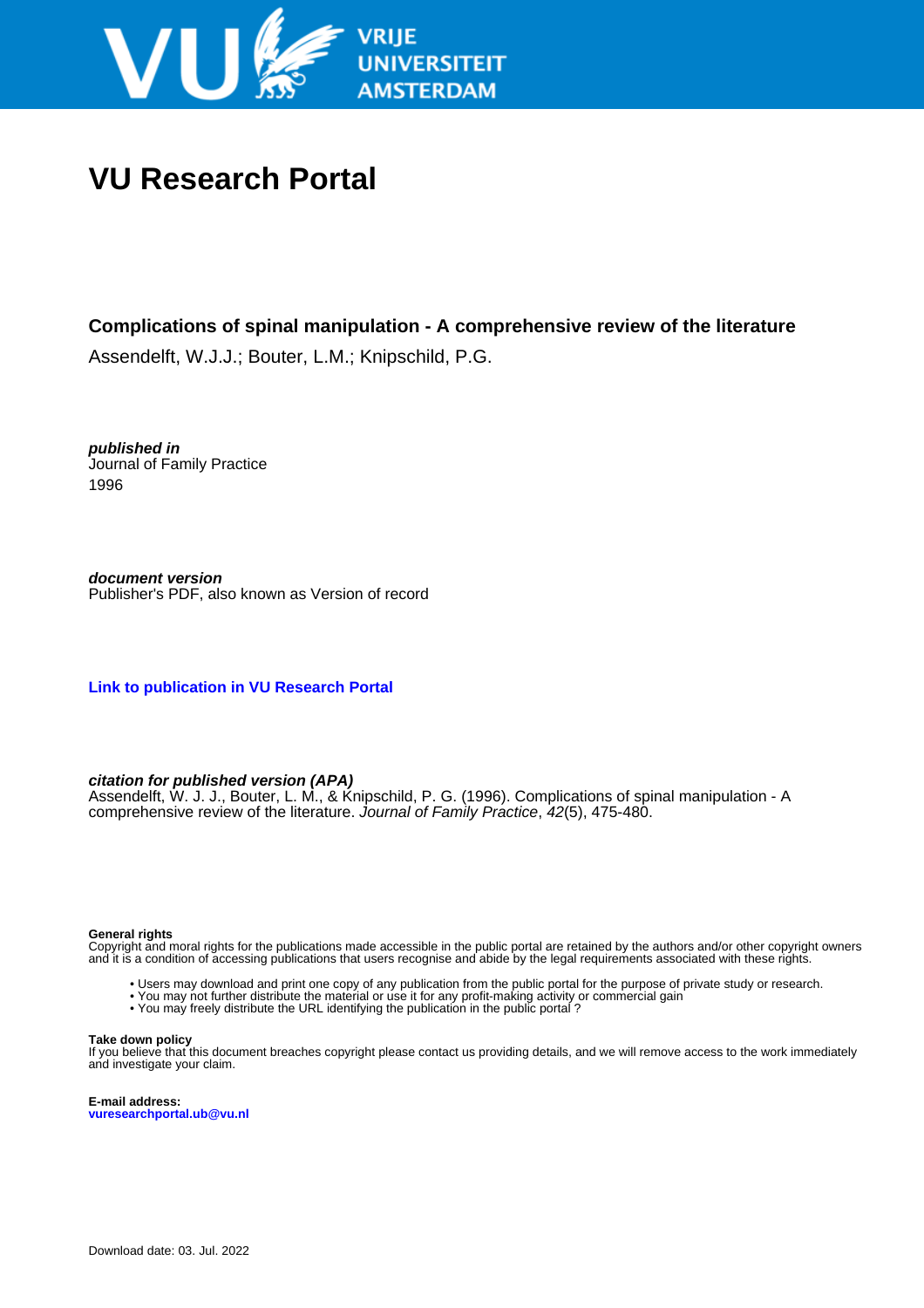# Complications of Spinal Manipulation A Comprehensive Review of the Literature

Willem J.J. Assendelft, MD, PhD; Lex M. Bouter, PhD; and Paul G. Knipschild, MD, PhD Amsterdam and Maastricht, the Netherlands

Background. Spinal manipulative therapy (SMT) is a frequently applied therapy for back and neck pain. Serious complications of SMT are presented primarily in case reports. Many patients seen by physicians also seek care from therapists applying manipulative techniques. Therefore, background information on the risks of SMT is essential for physicians.

Methods. Relevant case reports, surveys, and review articles were identified using a comprehensive search of online and bibliographical databases. For every case, a record was made of first author, publication year, country, age and sex of the patient, background of the manipulator, preexisting conditions, type of complication, and course of the complication. Based on case reports and surveys, an estimation was made of the risk for the most frequently reported complications: vertebrobasilar accidents (VBAs) and cauda equina syndrome (CES).

Results. We derived 295 complications of spinal manipulations from the literature: 165 VBAs; 61 cases with disc herniation or progression to CES; 13 cerebral complications other than VBAs; and 56 other types of complications. The average age of patients with VBA was 38 years. Vertebrobasilar accidents occur mainly after a cervical manipulation with a rotatory component. Estimates of VBA range from 1 per 20,000 patients to 1 per 1 million cervical manipulations. The incidence of CES is estimated to be less than 1 per 1 million treatments.

Conclusions. It is difficult to estimate the incidence of SMT complications, as they are probably underreported in the literature. Most non-VBA complications can be prevented by excluding patients with contraindications for SMT. Patients who develop complications such as CES should be treated as soon as possible. VBAs, however, are difficult to prevent and treat. Referral for SMT should not be made to practitioners applying rotatory cervical manipulation. Information about the risk of VBA should be included in an informed consent procedure for cervical manipulation with thrust techniques.

Key words. Manipulation, orthopedic; chiropractic; treatment outcome; cauda equina syndrome; vertebrobasilar accidents. (*J Fam Pract 1996*; 42:475-480)

Low back and neck pain is a frequently encountered complaint in medical practice. From 1980 to 1990, the incidence of low back pain as a primary or secondary reason for visiting a physician's office in the United States was 4.5%.<sup>1</sup> Spinal manipulation is a widely practiced treatment for low back and neck pain. For example, in the United

From the Institute for Research in Extramural Medicine (W.J.J.A., L.M.B.), and the<br>Department of Epidemiology and Biostatistics (L.M.B.), Vrije Universiteit, Amstercommunity of Differential of American Controllery, University of Limburg, Maastricht<br>(P.G.K.), the Netherlands. Requests for reprints should be addressed to Willem J.J. Assendelft, Institute for Research in Extramural Medicine, Vrije Universiteit, Van der Boechorststraat 7, 1081 BT Amsterdam, the Netherlands.

ISSN 0094-3509

States, 25% of patients with chronic low back pain attended a chiropractor,<sup>2</sup> who mainly provided spinal manipulation.<sup>3</sup> Regarding the effectiveness of spinal manipulation, a recent meta-analysis of 25 randomized controlled trials reported that spinal manipulation appears to hasten the recovery of some patients with acute complaints.<sup>4</sup>

The number of medical referrals among chiropractic patients is relatively low.<sup>5-7</sup> Curtis and Bove<sup>8</sup> assume that the perceived lack of basic scientific evidence of the efficacy of spinal manipulation is one of the most important arguments against chiropractic. For example, in a recent survey among various types of US physicians, it was found

The Journal of Family Practice, Vol. 42, No. 5(May), 1996

Submitted, revised, January 12, 1996.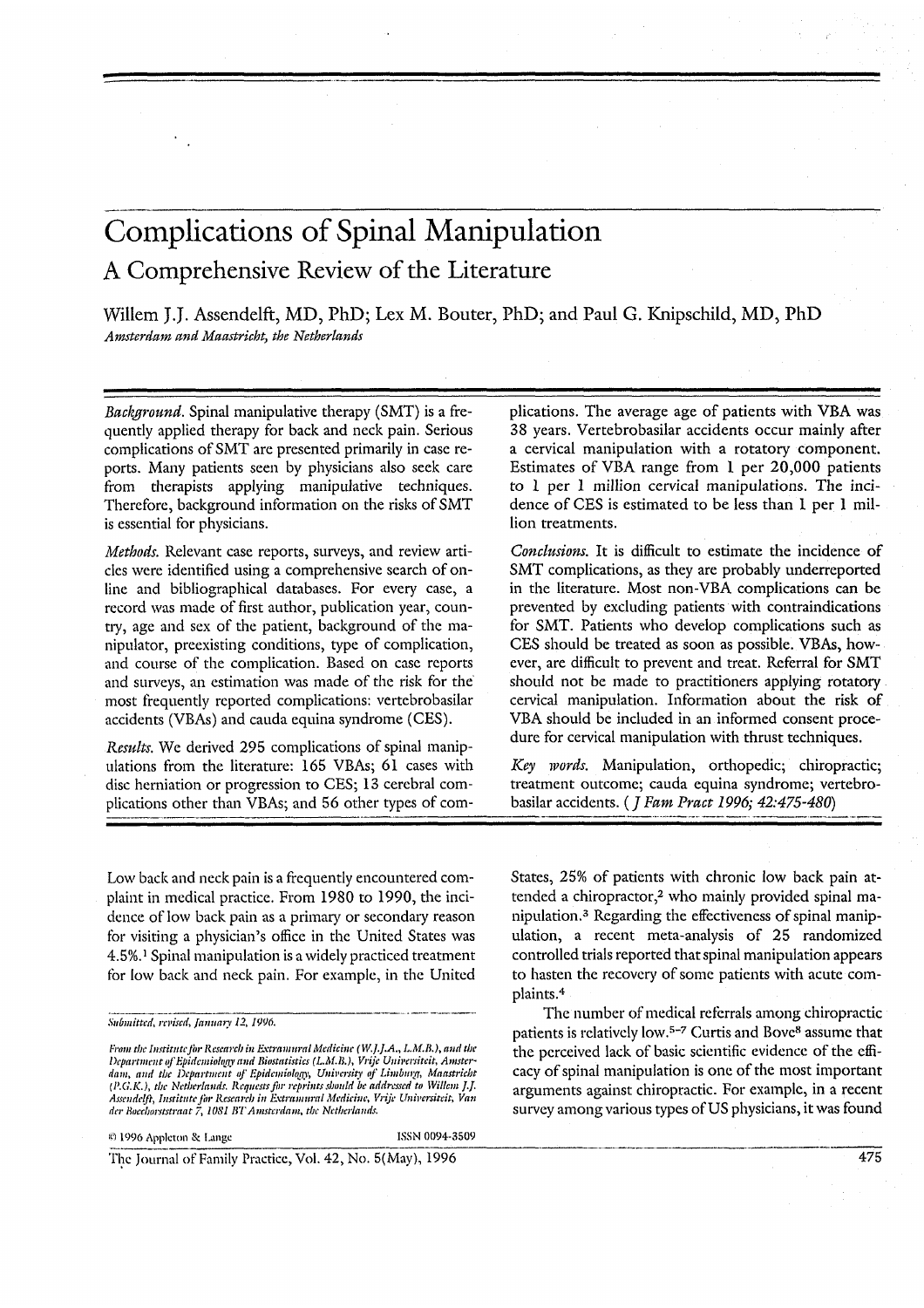that there was a greater belief in the effectiveness of physiotherapy than in the effectiveness of spinal manipulation.<sup>9</sup> For acute cases, 81% of the physicians found physiotherapy to be a useful intervention, whereas only 36% considered spinal manipulation to be effective. For chronic back pain, 93% of physicians found physiotherapy useful, and just 35% thought spinal manipulation was effective. Apart from this lack of perceived effectiveness, the impression that manipulation is a potentially dangerous intervention is another important reason for the low level of cooperation between medical doctors and chiropractors.<sup>8</sup> Most physicians do not seem to know enough about chiropractors, however. In a 1988 survey of family physicians, Cherkin et al<sup>10</sup> found that 50% of the physicians were insufficiently informed about the clinical scope and skills of chiropractors. In connection with spinal manipulation, various mild and transitory complications as well as more serious complications, such as vertebrobasilar accidents (VBAs) and cauda equina syndrome (CES), have been described. Various reviews have been written on the complications of spinal manipulative therapy.<sup>11-18</sup> Most of these reviews either are difficult to obtain or address only one specific kind of complication. The aim of this paper is to provide an up-to-date review of the available literature on serious complications associated with spinal manipulative therapy. Detailed information on these complications is important for patients, the physicians who treat them, those involved in the development of practice guidelines, and health care decision-makers.

## Methods

Relevant case reports, surveys, and review articles were identified using a comprehensive search of online and relevant bibliographical databases. The details of the literature search are available on request from the first author (W.J.J.A.). For every reviewed case, a record was made of first author, publication year, country, age and sex of the patient, background of the manipulator, preexisting conditions, type of complication, and course of complication. Complications were grouped into four categories: VBAs, cerebral complications other than VBAs, disc herniation, and "other types of complications," eg, fractures, luxations, and spinal cord compression.

On the basis of case reports and several retrospective surveys, we attempted to estimate the risks associated with the most frequently reported complications: VBA and CES. Since VBAs are by far the most frequently reported and most serious complications, the anatomical and pathophysiological background of these complications is also briefly discussed.



Figure. Relationship of vertebral artery to adjacent structures. Reproduced with permission from Krueger BR, Okazaki H. Vertebral basilar distribution infarction following chiropractic cervical manipulation. Mayo Clin Proc 1980: 55:322-32.

# Vertebrobasilar Accidents

## Pathogenesis and Provocation Tests

For a better understanding of the relation between cervical manipulation and vertebrobasilar accidents, insight into the anatomy of the cervical arteries is essential. This anatomy also provides the basis for the specific premanipulative provocation tests.

After the vertebral arteries emerge from the cervical foramina, they run along the grooves in the superior aspects of the posterior arch of the atlas and then through the posterior atlanto-occipital membrane before entering the dura (Figure). The most common site of injury to the vertebral artery following cervical manipulation appears to be at the site of the atlanto-occipital joint, where the artery changes its vertical course to a horizontal one.<sup>19,20</sup> Interruption of the flow in one of the vertebral arteries or the basilar artery can result in signs and symptoms related to the dependent parts of the central nervous system: brain stem (several vital functions, sensory and motor pathways, and nuclei), occipital cerebral lobes (vision), or cerebellum (balance).<sup>19</sup> Rotating and tilting the neck stretches the extracranial arteries and produces shearing force on the segment at the atlanto-axial joint.<sup>19,20</sup>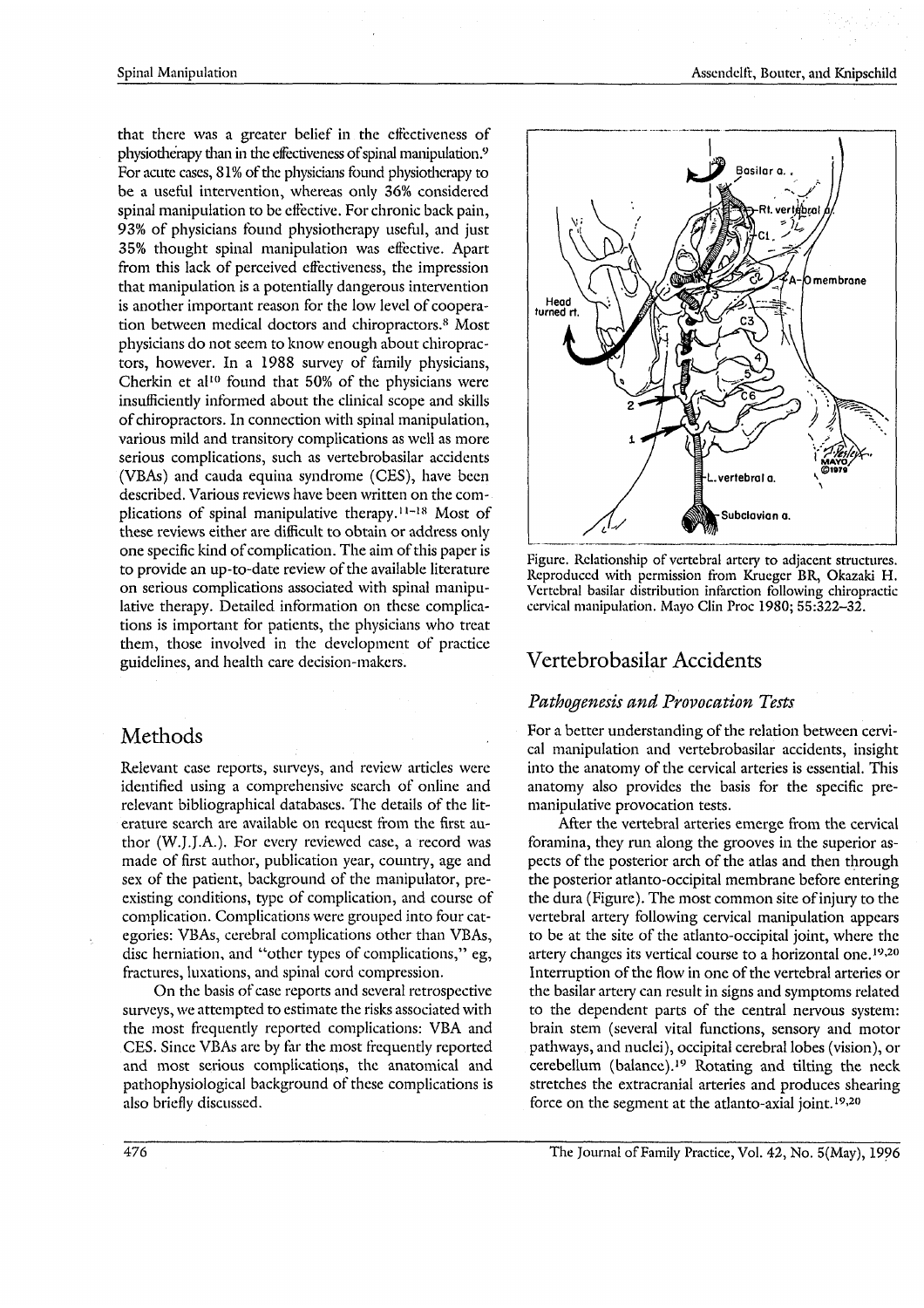| Type of Complication    | Profession of Manipulator |     |    |    |    |       |         |  |  |
|-------------------------|---------------------------|-----|----|----|----|-------|---------|--|--|
|                         | All                       | DC. | MD | DO | РT | Other | Unknown |  |  |
| Vertebrobasilar         | 165                       | 92  | 15 | 8  | 6  | 10    | 34      |  |  |
| Other cerebral          | 13                        | 9   |    |    |    |       | 2       |  |  |
| Hernia and cauda equina | 61                        | 11  | 24 | 3  | 2  |       | 21      |  |  |
| Other complications     | 56                        | 23  | 3  |    | 3  | 2     | 18      |  |  |
| All                     | 295                       | 135 | 42 | 18 | 12 | 13    | 75      |  |  |

Table 1. Number of Complications of Spinal Manipulative Therapy per Category, by Profession of the Manipulator

DC denotes doctor of chiropractic; MD, medical doctor; DO, doctor of osteopathy; PT, physical therapist.

Specific premanipulative vertebral provocation tests are generally recommended to identify a threatening ischemia preceding a manipulation of the neck, and are an obligatory component of cervical manipulation standards.<sup>21-23</sup> There are several methods of testing. In conducting any of these tests, the manipulator positions the head in the manipulation starting position for up to 40 seconds.<sup>13</sup> If signs of brain stem ischemia (vertigo, nystagmus, nausea, headache, or sensory disturbance) occur, manipulation should be abandoned.<sup>13</sup>

## Results

### Case Reports

Our review of the literature through 1993 disclosed 295 complications of spinal manipulations. Tables and references for all four categories of complications are available on request from the first author (W.J.J.A.).

Table 1 summarizes the professions of the spinal manipulators according to the case reports. In 135 of the 220 reported cases in which the type of practitioner was known  $(61\%)$ , a chiropractor was the spinal manipulator who treated the patient. The total number of fatal cases was 39. A chiropractor was involved in 23 of the fatal cases; a medical doctor in 8 cases, an osteopath in 1 case, and someone from another profession in 3 cases. The manipulator was unknown for 4 cases.

Through 1993, a total of 165 VBAs had been reported. The mean age of the affected patients was 38 years. Vertebrobasilar accidents were reported slightly more often for women than for men (84 and 67, respectively; sex was not reported in 14 cases). Most VBAs  $(n=85, 51%)$  were reported by authors in the United States. Twenty-nine patients were reported to have died, and the majority of the others suffered a residual handicap (Table 2).

Sixty-one cases were described in which spinal manipulation resulted in disc herniation or in progression of radicular symptoms to CES. All but 5 cases in this category (4 cervical and 1 thoracic) occurred in the lumbar region. Most of the complications in the lumbar region (82%) concerned progression to CES. Almost one half (49%) of the lumbar complications occurred during manipulation under anesthesia. All complications in this category led to surgical intervention. Despite this interven-

| Table 2. Course of Vertebrobasilar Complications of Spinal Manipulative Therapy, |  |
|----------------------------------------------------------------------------------|--|
| by Profession of the Manipulator                                                 |  |
|                                                                                  |  |

| Outcome           | Profession of Manipulator |    |    |    |    |       |         |  |  |  |
|-------------------|---------------------------|----|----|----|----|-------|---------|--|--|--|
|                   | All                       | DC | MD | DO | PТ | Other | Unknown |  |  |  |
| Death             | 29                        | 15 | 7  |    |    | 3     | 3       |  |  |  |
| Residual handicap | 86                        | 51 | 4  | 4  | 4  | 2     | 21      |  |  |  |
| Complete recovery | 44                        | 24 | 4  | 3  |    | 4     | 8       |  |  |  |
| Unknown           | 6                         | 2  |    |    |    |       | 2       |  |  |  |
| All               | 165                       | 92 | 15 | 8  | 6  | 10    | 34      |  |  |  |

DC denotes doctor of chiropractic; MD, medical doctor; DO, doctor of osteopathy; PT, physical therapist,

The Journal of Family Practice, Vol. 42, No. 5(May), 1996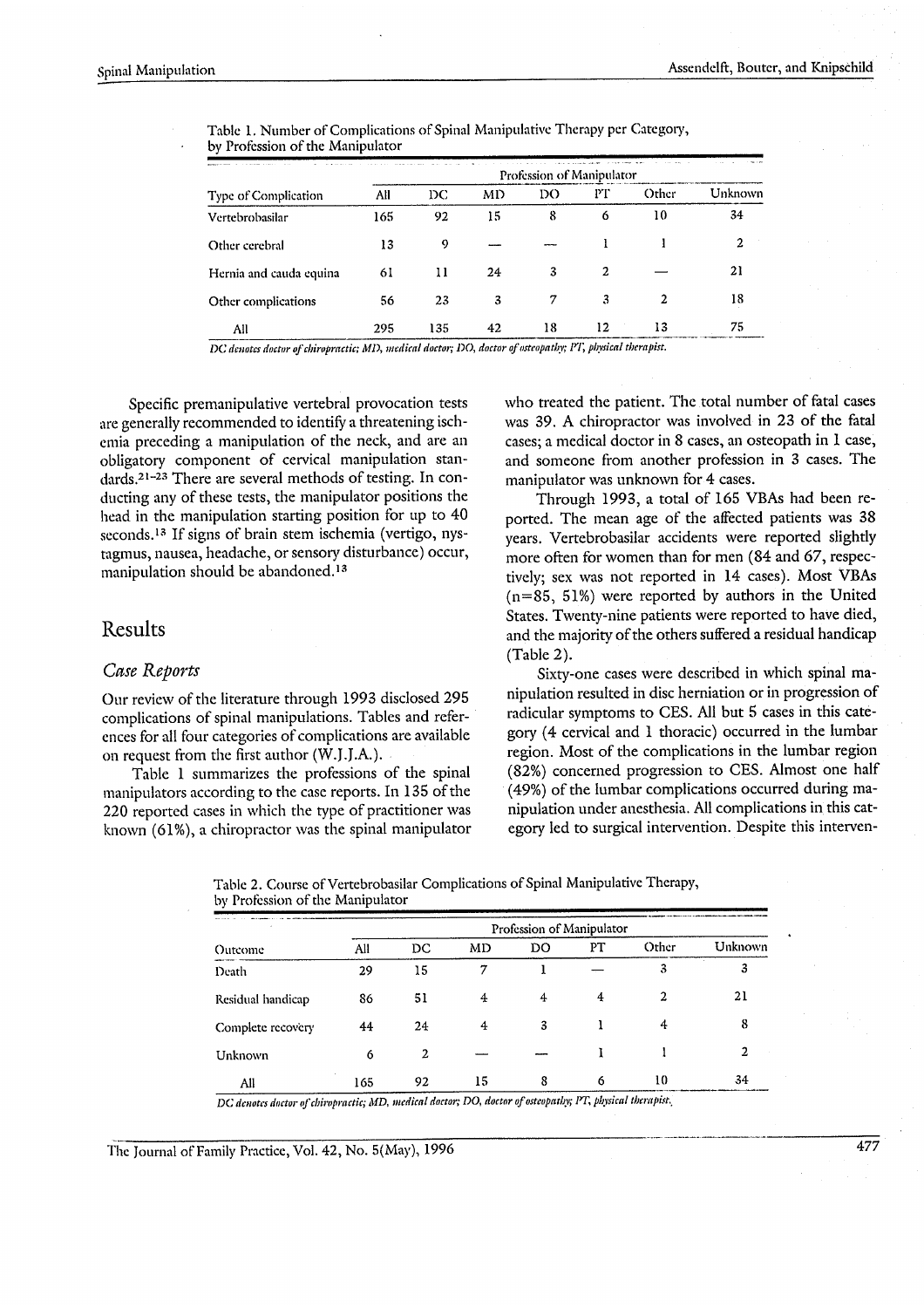tion, a residual handicap resulted in 21 (54%) of the 39 cases with known sequelae, and 2 fatal complications of surgery were reported.

A total of 13 cerebral complications other than VBAs were reported. In a majority of cases, the nondetection or negligent treatment of a preexisting serious condition contributed to the development of the complication.

We retrieved 56 reports of other types of complications, a substantial number of which involved dislocations and fractures often accompanied by spinal cord compression. This category also contains numerous cases related to negligence or nondetection of preexisting serious conditions.

## Surveys and Clinical Trials

Several attempts have been made to assess the incidence of complications of spinal manipulative therapy in a retrospective survey. Dvorak and Orelli<sup>24</sup> conducted a mail survey among the members of the Swiss Society for Manual Medicine. In one out of 40,000 cases, slight neurological complications were observed, and an average of one important complication was observed in an estimated total of 400,000 manipulative procedures. Haynes<sup>25</sup> tried to assess the incidence of stroke in Perth, Australia, in relation to the available data on chiropractic utilization. He concluded that the incidence was less than 5 per 100,000 patients who had received neck manipulation. In a survey among South African physiotherapists covering the period 1971 to 1989, Michaeli<sup>26</sup> found one reported case of VBA out of an estimated 228,050 manipulations performed during that period. No complications were reported in the available clinical trials of manipulation, which in total comprised more than 1500 patients treated with manipulation.<sup>4</sup>

## Discussion

There are many publications on the complications of spinal manipulative therapy, primarily published as case reports. Unfortunately, at present, it is impossible to derive exact figures regarding the risks for patients from these data. It is very likely that the number of complications is actually higher than the cumulative number of cases reported in the literature, and case reports mainly describe the more severe complications. Consequently, the medical literature offers a biased sample of complications and the incidence is probably underreported.

Many attempts have been made to estimate risk on the basis of the cumulative number of complications. Gutmann<sup>27</sup> estimated the number of VBAs to be 2 to 3 cases per 1 million cervical manipulations, and Henderson and Cassidy<sup>28</sup> reported an incidence of 1 per 1 million manipulations. These figures resemble the findings in the therapist surveys<sup>24-26</sup>; however, owing to recall bias in retrospective surveys, underreporting of VBAs can be expected.

Concerning the risk of lumbar spine manipulation, Haldeman<sup>15</sup> assumed the incidence of CES caused by manipulation to be approximately "one in many millions of treatments." Shekelle et al<sup>4</sup> estimated that the rate of occurrence of CES as a complication of spinal manipulation was about 1 per 100 million manipulations.

The fairly consistent findings on the incidence of VBAs is sometimes challenged by medical authors. In an editorial in 1981, Robertson,<sup>29</sup> reporting on an audience poll at a meeting of the Stroke Council of the American Heart Association, claimed finding "360 heretofore unreported cases." He concluded that VBA "is far more common than the literature would reflect."30 Lee et al<sup>31</sup> reported on a survey among California neurologists, in which, for a 2-year period, they identified 56 cases of stroke associated with cervical manipulation. Forty-eight patients (86%) were left with a persistent neurological deficit and one patient died.

Apart from the doubt about the correctness of the assumed incidence numbers, other medical authors emphasized that not only absolute risk, but also the riskbenefit ratio should be considered.<sup>18,32</sup> Powell et al<sup>18</sup> concluded that for acute low back pain, this ratio is acceptably low. For indications such as neck pain and prolapsed disc, they considered the ratio to be unacceptably high. Since the incidence of adverse effects of spinal manipulation has not yet been investigated adequately, however, there is an urgent need for a prospective study, involving an extensive dynamic population, in which cases of main adverse events must be correctly identified and classified, as outlined by Miettinen.<sup>33</sup>

The majority of complications reported is ascribed to chiropractors. Some authors hold the high-velocity "thrust" technique of chiropractic manipulation responsible for this.<sup>34</sup> There are alternative explanations, however, for the high proportion of chiropractic complications: (1) chiropractors make a relatively large contribution to the total number of manipulations applied; (2) many reviews are based on searches of databases originating in Englishspeaking countries, where chiropractors are the main providers of spinal manipulative therapy<sup>4,35</sup>; and (3) spinal manipulative therapy injuries are often misclassified.<sup>36,37</sup> Because of these considerations, it is unclear whether the high proportion of complications linked to chiropractic can be attributed entirely to certain specific aspects of chiropractic treatment techniques.

Given the serious nature of most reported complications, especially VBAs, the main emphasis should be on

The Journal of Family Practice, Vol. 42, No. 5(May), 1996

478

ÿ,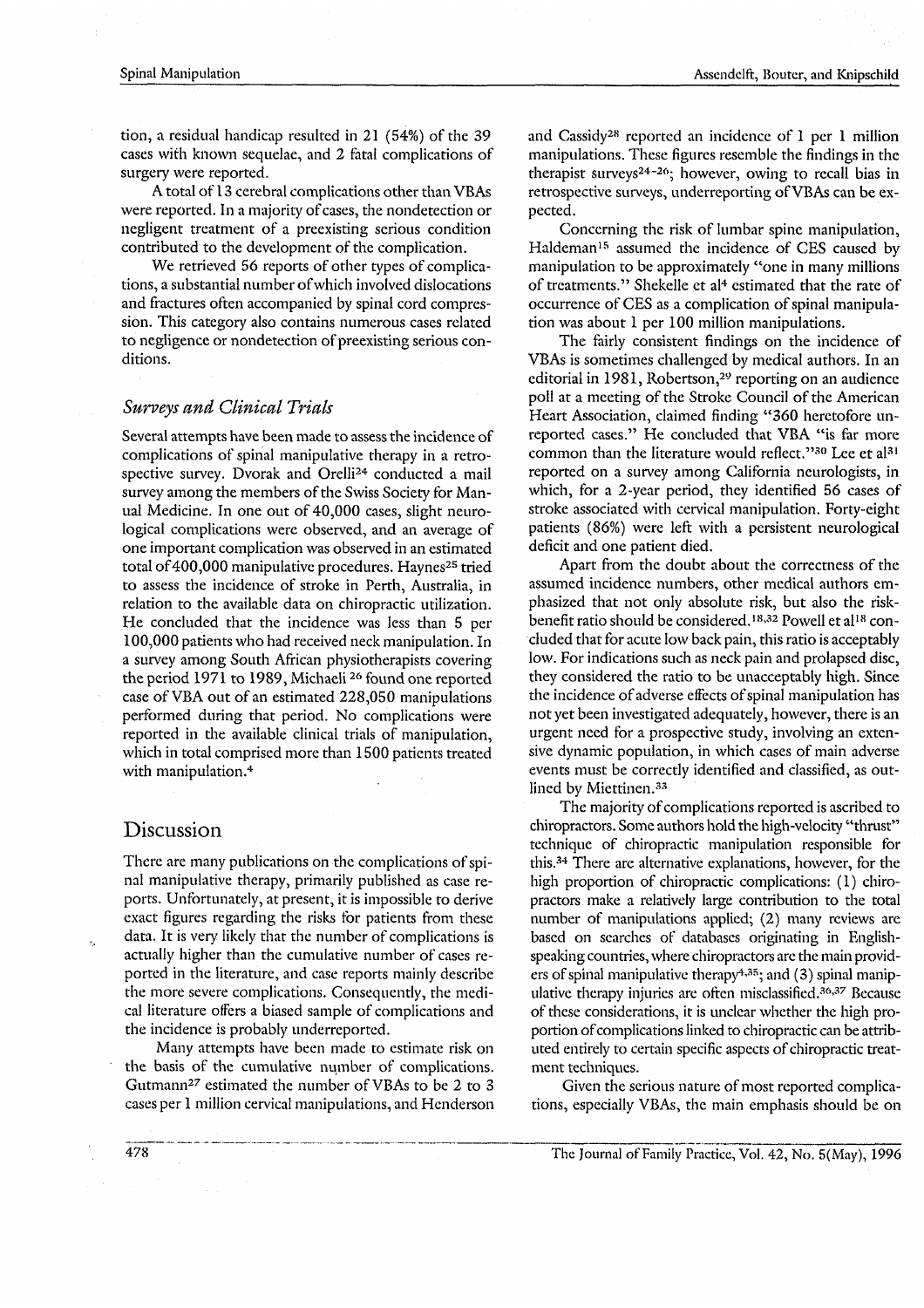the prevention of complications. It is questionable, however, whether VBA can be prevented. Because these complications usually affect relatively young adults without previous complaints or known abnormalities,<sup>13</sup> and osteoarthritis does not appear to increase the risk of stroke after manipulation,<sup>13</sup> premanipulative radiographs are not considered useful for prevention of VBAs. Although vertebrobasilar provocation tests are the main components of professional guidelines aimed at the prevention of VBAs,<sup>21-23</sup> the thrust component of a manipulation cannot be simulated in a test; therefore, premanipulative tests will always give a certain proportion of false-negative results.<sup>38</sup>

The cervical arteries are most vulnerable when the head is rotated.<sup>19,20</sup> Martienssen and Nilsson<sup>39</sup> as well as Terrett and Kleynhans<sup>13</sup> have found that VBAs mainly occur after cervical manipulation with a rotatory component. It is therefore recommended that referral should be made only to practitioners who do not apply these techniques for cervical manipulations.<sup>13,39</sup>

Manipulation under anesthesia is an important determinant of disc hernia or eventual progression to CES; today, however, manipulation under anesthesia has been almost completely abandoned.<sup>4</sup> Manipulation does not appear to be contraindicated for patients with bulging discs or herniation and is still widely prescribed and recommended for such patients.<sup>15</sup> According to Haldeman,<sup>15</sup> the rare occurrence of CES should not be a reason to avoid such treatment. Nevertheless, it is essential that those practicing or prescribing manipulation be aware of this potential complication so as to reduce the incidence further and to ensure that patients who develop CES are treated as soon as possible.<sup>15,16</sup>

The complications classified under "cerebral complications other than vertebrobasilar accidents" and "other types of complications" were mainly due to negligence with regard to specific preexisting medical conditions considered as relative or absolute contraindications for spinal manipulation. If reasonable doubt exists, it is the responsibility of the referring physician as well the manipulating practitioner to exclude the presence of contraindicating conditions before manipulation. Extensive descriptions of diagnostic procedures to detect conditions representing a contraindication are presented in detail elsewhere.<sup>12</sup> Absolute contraindications for manipulative therapy include acute arthropathies, acute fractures and dislocations, signs of ligamentous rupture or instability, bone malignancies and metastases, infections of bone and joint, acute myelopathy, and CES.<sup>40</sup> Obviously, patients with one or more of these conditions should not be referred for spinal manipulation. Relative contraindications are spondylolisthesis with progressive slippage, articular hypermobility, postsurgical joints, acute soft tissue injuries, demineralization of bone (eg, osteoporosis), benign bone tumors, clinical manifestations of vertebrobasilar insufficiency, aneurysm, anticoagulant therapy, and blood dyscrasias.<sup>40</sup> These conditions generally lead to a modification or abandonment of spinal manipulative therapy. In the case of a relative contraindication, the referring physician should seriously consider the risk in relation to the expected benefit. These conditions require personal communication with the treating spinal manipulator, Scoliosis, degenerative changes, subacute or chronic ankylosing spondylitis, and other chronic arthropathies in which there are no signs of ligamentous laxity, anatomic subluxation or ankylosing, are generally not regarded as contraindications.<sup>40</sup> For several contraindications, eg, malignancy, bleeding disorders, vertebrobasilar insufficiency, and myelopathy, the probability of such a condition predisposing to complications increases with age. This most likely explains the relatively high age of patients in the reviewed cases involving "cerebral complications other than vertebrobasilar accidents" and "other complications." (Supporting data are available on request from the primary author [W.J.J.A.].)

Almost all underlying systemic diseases can be screened for by means of radiography and erythrocyte sedimentation rate testing.<sup>8</sup> For the clinician intending to refer a patient for spinal manipulation, the following factors are indicative of probable contraindications: age greater than 50, history of significant trauma, fever greater than 100°F, history of prolonged corticosteroid use, unexplained weight loss, history of cancer, adenopathy, history of serious systemic inflammatory arthritides or vasculitides, endocrinopathies that affect calcium metabolism, and presence of a neurological deficit.<sup>8,41</sup>

While complications of spinal manipulation have not yet been studied in prospective surveys, the incidence of serious complications is generally considered to be low. Well-designed studies are necessary to provide valid estimates of the risk of spinal manipulation for various indications. Although many professional organizations prescribe premanipulative protocols, it will be impossible to prevent a certain number of VBAs. Information regarding the risk of VBA should be included in an informed consent procedure for cervical manipulation involving thrust techniques. Referral for spinal manipulation therapy should not be made to practitioners applying rotatory cervical manipulation. Cauda equina syndrome as a result of spinal manipulation can be assumed to be rare, and rapid surgical intervention is advisable when adverse sequelae occur. Finally, the referring physician should be aware of any underlying disorder representing a relative or absolute contraindication for spinal manipulation.

The Journal of Family Practice, Vol. 42, No. 5(May), 1996